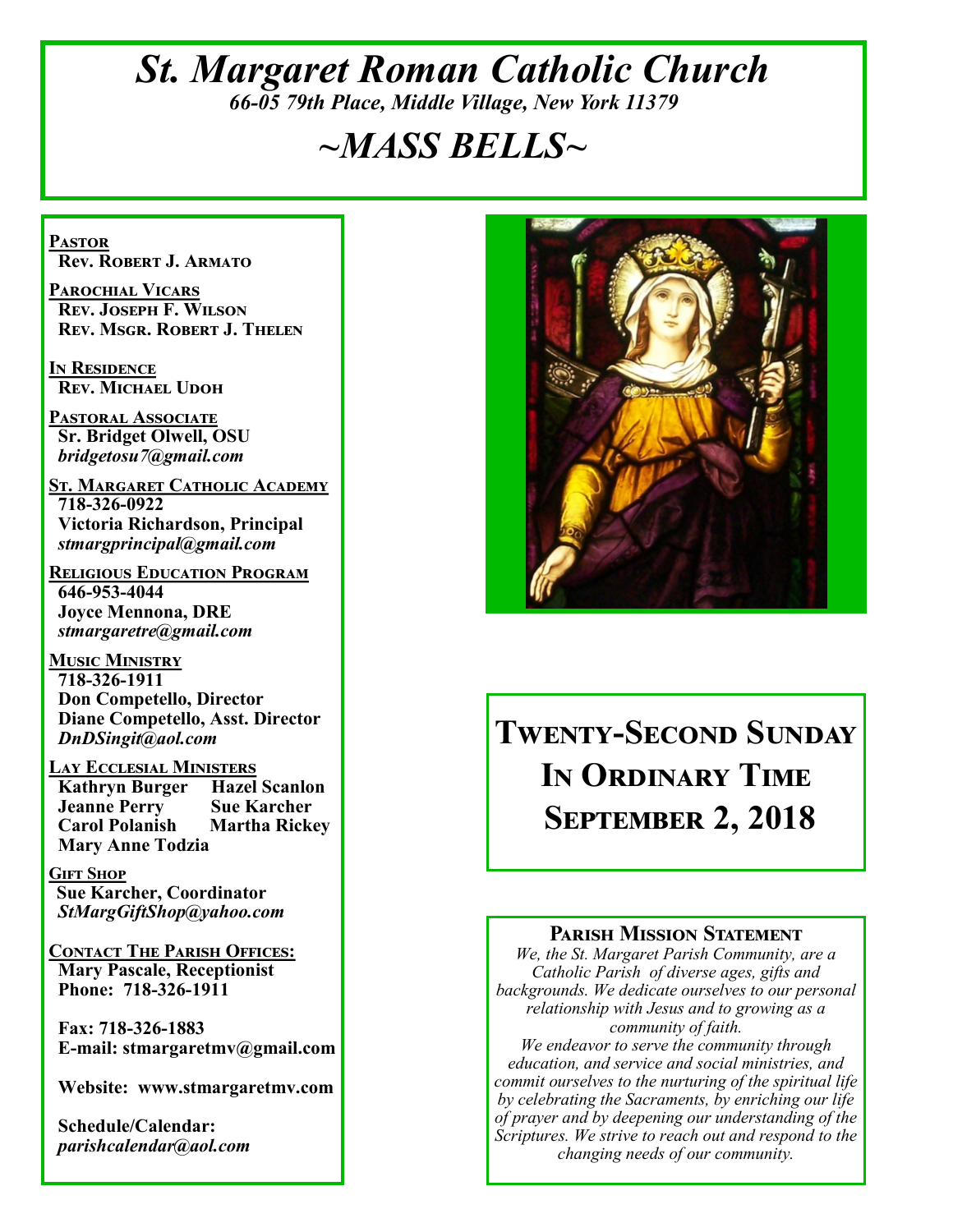## *MASSES FOR THE WEEK*

| SUN.                 | <b>SEPTEMBER 2 - TWENTY-SECOND</b><br><b>SUNDAY IN ORDINARY TIME</b>                           |
|----------------------|------------------------------------------------------------------------------------------------|
| 7:30<br>9:00         | <b>Patrick Cronin</b><br>Salvatore Palmeri (BRITH)/Gandolfa Musca/<br>Antonio Tollis/          |
| 10:30                | People of the Parish<br><b>NOON</b> Dolores DeBiase<br>5:00PM Rosemary Healy                   |
| MON.                 | <b>SEPTEMBER 3 - ST. GREGORY THE</b><br><b>GREAT/LABOR DAY</b>                                 |
| 9:00                 | Virginia Congemi                                                                               |
| TUE.<br>7:00<br>9:00 | <b>SEPTEMBER 4 - WEEKDAY</b><br><b>Purgatorial Society</b><br>Rose D'Amato                     |
| WED.                 | <b>SEPTEMBER 5 - ST. TERESA OF</b><br><b>CALCUTTA</b>                                          |
| 7:00<br>9:00         | Emil Kump (ANNI)<br>Erwin Fellacher                                                            |
| THU.<br>7:00<br>9:00 | <b>SEPTEMBER 6 - WEEKDAY</b><br>Roman Krzewski<br>Anne & Pat Giudice                           |
| FRI.                 | <b>SEPTEMBER 7 - WEEKDAY/</b>                                                                  |
|                      | <b>FIRST FRIDAY</b><br><b>Carmine DeSiervi</b>                                                 |
| 7:00<br>9:00         | Jose & Juanna Diaz                                                                             |
| SAT.                 | <b>SEPTEMBER 8 - THE NATIVITY OF THE</b>                                                       |
| 9:00                 | <b>BLESSED VIRGIN MARY</b><br>COLLECTIVE: Anthony & Antoinette Raso/                           |
|                      | Belinda Rocco/Victims of 9/11<br>5:00PM Adolf Troje                                            |
| SUN.                 | <b>SEPTEMBER 9 - TWENTY-THIRD</b><br><b>SUNDAY IN ORDINARY TIME</b>                            |
| 7:30<br>9:00         | Viola Giordano<br>Antonino Catalano/Caterina Garofalo/                                         |
| 10:30<br><b>NOON</b> | Filippo Verde/<br>John Sheehy<br>People of the Parish<br>5:00PM Edward H. & Ellen T. Morrissey |
|                      |                                                                                                |



**THE RECTORY WILL BE CLOSED ON MONDAY, SEPTEMBER 3RD IN OBSERVANCE OF LABOR DAY MASS IS AT 9:00AM ONLY**

## **PARISH INFORMATION**

#### **If you're not registered, please visit the Rectory office, which is open from Monday through Friday, 9 am to noon and 1 pm to 7:30 pm.**

**CONFESSIONS** - Saturday, 4-4:45 pm or by appointment with a priest.

**NOVENA** to Our Lady of the Miraculous Medal Mondays after the 9am Mass.

**MORNING PRAYER** daily from Monday through Friday at 8:45 am.

**BAPTISMS** take place on the 1st and 3rd Sundays of the month. Please call the rectory for an appointment and to register your child.

**WEDDINGS MUST** be scheduled at least six months in advance by appointment with a priest or a deacon. Please call the rectory office. For marriage preparation information visit www.pre-cana.org.

**THE ENGLISH CHOIR** rehearses on Tuesday, at 7 pm in the Church. Tenors and baritones needed!

**IL CORO ITALIANO** prattica ogni Domenica prima della Messa Italiana.

**THE YOUTH CHOIR** rehearses on Thursday, from 6-7 pm in the Church. For more info, DnDsingit@aol.com

**BOY SCOUT TROOP #119** meets on Tuesdays from 7:15-9 pm in the Parish Hall. New members are welcome, age 10 1/2 & up. Call Mr. Krzewski, 718-894-4099.

**CUB PACK #119** meets on Mondays from 7-8:30 pm in the Parish Hall. New members welcome, age 6 to 10-1/2. Call Mr. Krzewski, 718-894-4099.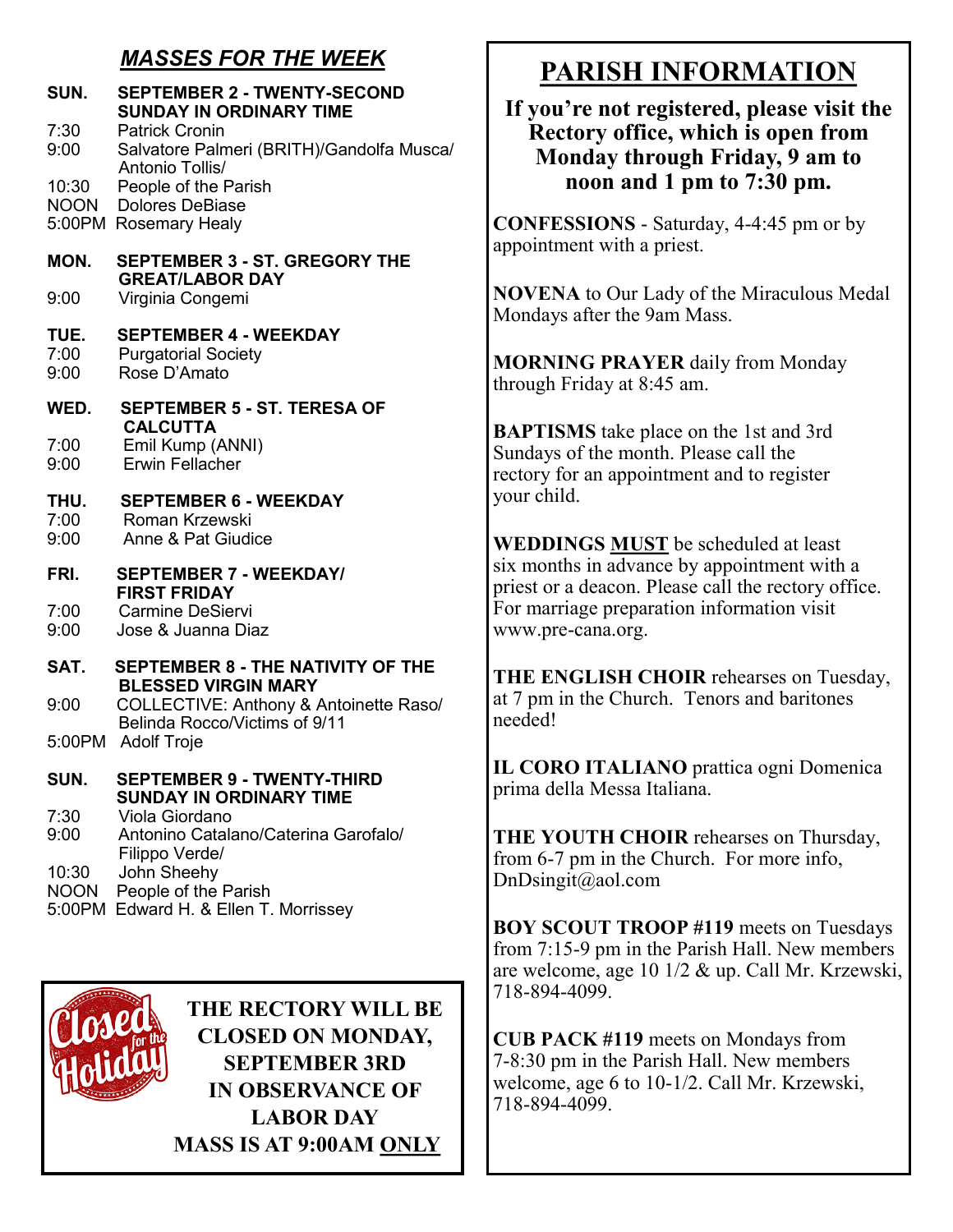# PLEASE PRAY FOR OUR SICK

Karen Guarascio, Connie Faccibene, Eileen Hinrichs, Linda Frazier, Cari Ann Falk-LoBello, Glen Falk, Ronald Frazier, John Downer, Robert Sabini, Lee Falk, Scott White, Baby McKinley Kelleher, Sean Harrison, Justin James Quirke, Elizabeth Ott, Marion Caracciola, Baby Keila Mary Champoli, The Ferrugio Family, Sandra Slattery, Richard Santangelo, Joseph Simon, James Taylor, James Leung, Dr. Joan Virostko, Alfie Poje, Margaret Cosentino, Ann Pompeo, Gloria Mojica, Larry Dumbra, Bob Marvin, Joseph O'Brien, Katie Bryzgornia, Daniel Fox, Domenica Millitello, Caterina D'Anna, Evelyn Mojica, Immaculate Marge D'Elia, Carol Arevalo, Jim O'Driscoll, Victoria Lippolis, Mary Rigovich, Matteo Sabini, Charles Schaaf, Alvaro Andres Gonzalez, Luis Sanchez, Billy Gillespie, Salvatore Locascio, George McGarry, Cathie Greulich, Anthony Bruno, Charles G. Krzewski, John Wert, Joseph Stubbs, Bob & Karen Schaefer, Michael Hirst, Mary Harrison, John Murphy, Anne McGinnis, Richard Santangelo, Norma Voyer, Vicky Turato,

*The names will remain for 3 months, please call 718-326-1911 and ask for continued prayers.*

#### **Prayer Requests**

**Pray for vocations to the Priesthood and Religious Life. Please pray for our men and women from our Parish serving in the defense of our country: Lt. Col. Thomas Frohnhoefer Sgt. Robert A. Domenici** 



#### *WE RECALL OUR BELOVED DECEASED*

*Especially, Maria Millocca, May they rest in Christ's Peace!*

## *MEMORIALS*

### *WINE & HOST THIS WEEK*

*are offered in memory of Anthony Tavarone at the request of Don & Diane Competello.* 

#### *SANCTUARY LAMP & ALTAR CANDLES THIS WEEK*

*are offered in memory of Betty Winter at the request of The Winter Family.* 

#### *TABERNACLE LAMP THIS WEEK*

*is lit in memory of Joe & Louise Pecoraro.* 

## **TODAY'S READINGS**

*Twenty-Second Sunday in Ordinary Time*

Dt 4:1-2, 6-8 Ps 15:2-3, 3-4, 4-5 Jas 1:17-18, 21b-22, 27 Mk 7:1-8, 14-15, 21-23

## **READINGS FOR THE WEEK**

Monday: 1 Cor 2:1-5 Ps 119:97, 98, 99, 100, 101, 102 Lk 4:16-30 Tuesday: 1 Cor 2:10B-16 Ps 145:8-9, 10-11, 12-13b, 13cd-14 Lk 4:31-37 Wednesday: 1 Cor 3:1-9 Ps 33:12-13, 14-15, 20-21 Lk 4:38-44 Thursday: 1 Cor 3:18-23 Ps 24:1bc-2, 3-4ab, 5-6 Lk 5:1-11 Friday: 1 Cor 4:1-5 Ps 37:3-4, 5-6, 27-28, 39-40 Lk 5:33-39 Saturday: Mi 5:1-4a or Rom 8:28-30 Ps 13:6ab, 6c Mt 1:1-16, 18-23 or 1:18-23 Sunday: Is 35:4-7a Ps 146:7, 8-9, 9-10 Jas 2:1-5 Mk 7:31-37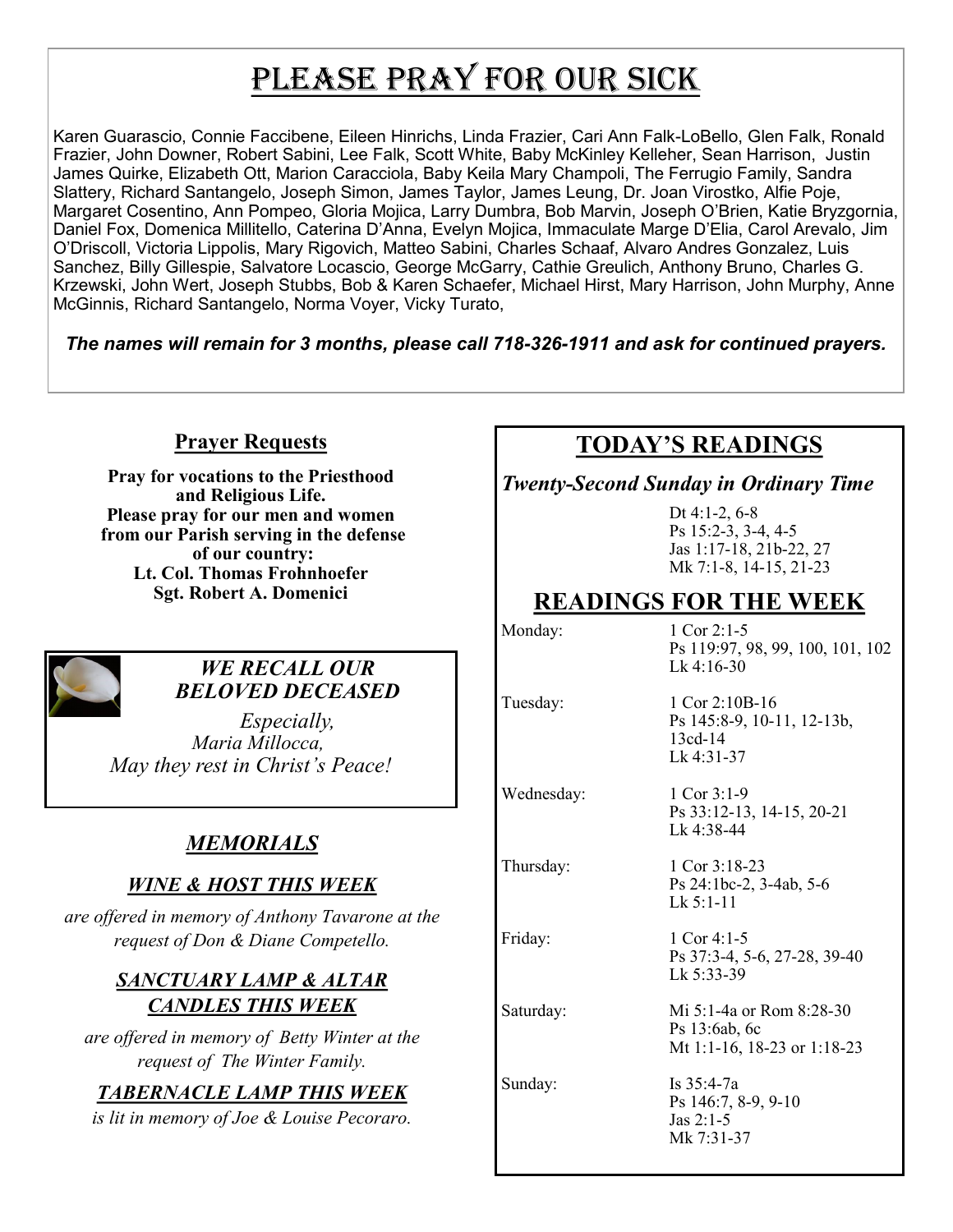

## *A Journey*

 With Christ as their center, the Apostles began a journey of faith which spanned their lifetimes and which bears fruit even today. As their spiritual lives grew so did their commitment to serving the poor and the needy. Using their unique God-given gifts, they sought to transform the causes of injustice in their world.

 ARISE is about a spiritual journey which leads us to live the Gospel in our daily lives.

# **Sign-up Sundays are September 9th and 16th**

#### **PARISH REGISTRATION**

 Very often, people come to the Rectory asking for a certificate or letter attesting to their being active members of our Parish. That's hard for us to do, if there is no record of their being registered.

 All families worshiping here at St. Margaret's are encouraged to register with the Rectory Offices. All you have to do is complete the following information and drop it into the collection basket. We'll take it from there. Ĭ

| Name:    |                 |
|----------|-----------------|
| Address: |                 |
|          |                 |
|          |                 |
|          | Phone #: $($ )- |
|          |                 |

## **ANNUAL CATHOLIC APPEAL**

 Thanks to the **232 families** who have contributed toward the *2018 Annual Catholic Appeal!* We are now at **\$68,992 in pledges,** which is **99.5% of our goal of \$69,365.** 

 We have less than **\$400 to go!** Most of our families have yet to respond, which is rather sad. Whether your gift is large or small, *every family's donation helps.*  Please *SUPPORT YOUR PARISH* with whatever you can give. You have until the end of the year to finalize your payment.

#### **RELIGIOUS EDUCATION REGISTRATION**

is ongoing and available online at **www.stmargaret.com** under religious education. Grades 1-3 will meet on Tuesday from 4:15 - 5:15pm, **and will begin on Tuesday, September 25th,** grades 4-6 will meet on Wednesday from 4:15 - 5:15pm, **and will begin on Wednesday, September 26th,** grades 7&8 will meet on Wednesday from 7-8pm, **and will begin on Wednesday, September 26th.**  All classes will be held in the school. New registrants are asked to provide a copy of the child's Baptismal certificate. If you prefer to register in person, please e-mail **stmargaretre@gmail.com**



 Our **OKTOBERFEST** 

dinner-dance will be

held on Saturday, October 20, from 7:00 to 11:00. This is a joint fundraiser with the Academy. Help is needed for ticket sales and other work that needs to be done.

Call Fr. Armato at the Rectory (718-326-1911) to volunteer. Support your Parish and School!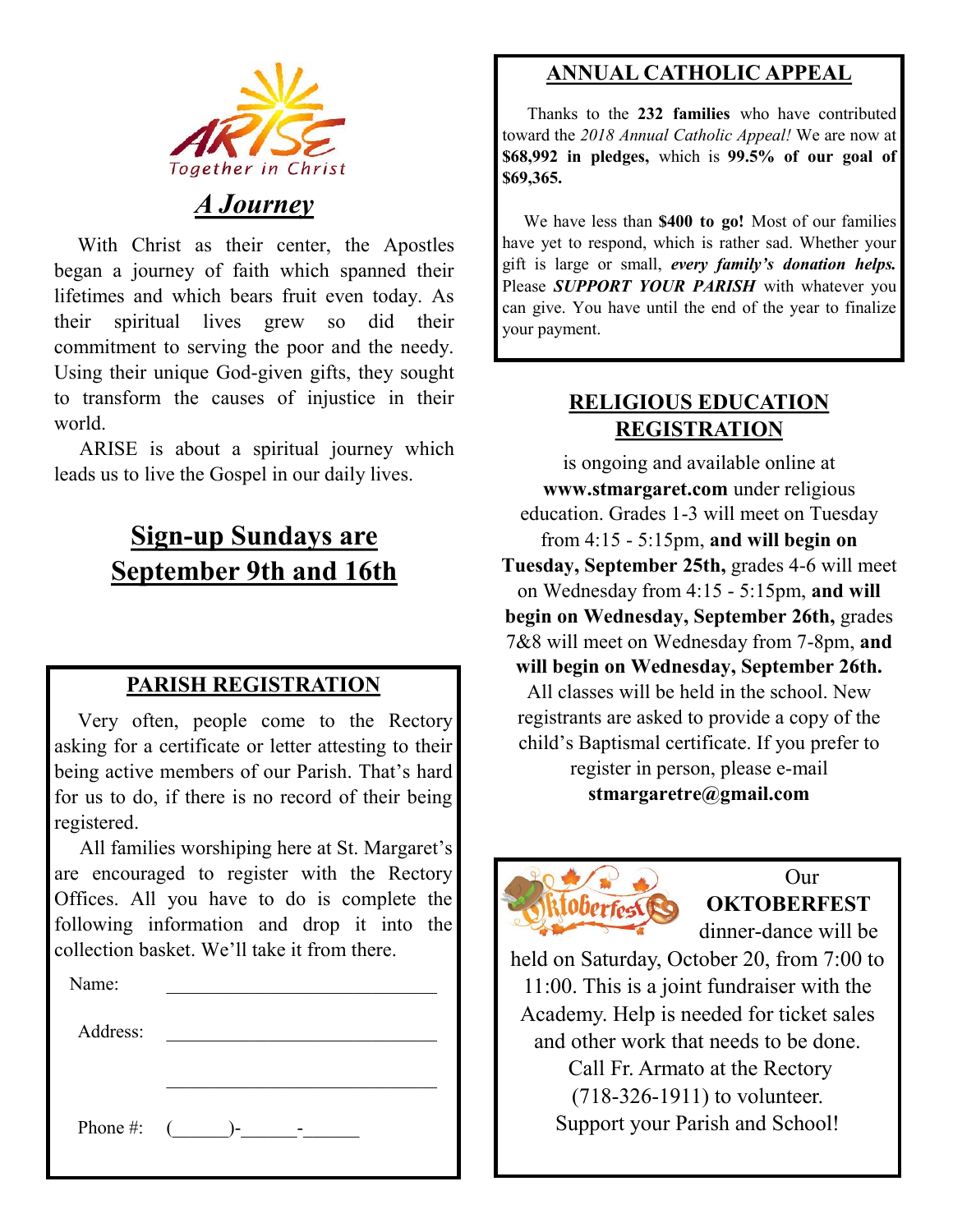

We look forward to the opening of the 2018-2019 school year on **Wednesday, September 5th** for Kindergarten to Grade 8. Early-bird begins **Thursday, September 6th** in the cafeteria from 7 - 7:30am. Mark your calendar for our *Meet the Teacher Orientation* for K-Grade 8, on **Thursday, September 13th** at 7pm. We have a few spots still available! Contact Ms.

Richardson at

**stmargprincipal@gmail.com.** We have many great programs to offer, including our

newly added *STEM lab and Repole Tech Center.*  Our **Little Angels Mommy and Me Program** will start the beginning of October. For more information call the school, **718-326-0922.** 

#### **T.A.C.H.S. PREP. PROGRAM**

**Msgr. McClancy Memorial H.S.**

Beginning September 8th, for the first seven Saturdays. For more information contact Ms. Rocco, **718-898-3800, ext. 3.**



#### **ST. MARGARET CATHOLIC ACADEMY'S 2ND ANNUAL COMEDY NIGHT**

at the Parish Center on Friday, September 14. Doors open at 7:15pm; show time at 8:15pm. Advance Tickets: \$25pp BYOB and BYOS. **Contact Jeanne at 917-747-6487** or email *stmargoffice@gmail.com.*

## **2019 MASS BOOK**

 The 2019 Mass book is now open for you to request Masses and memorials for the altar candles, bread and wine, and sanctuary lamps. Request may be made at the Parish Offices during regular business hours Monday - Friday.

## **MEMORIALS AVAILABLE**

Many memorials for altar lamps, sanctuary lamps, and bread and wine are still available throughout the remainder of this year.

 Also, while we no longer celebrate private memorial Masses, families who wish to have an annual or "month's mind" Mass offered for a loved one can join in the memorial Mass celebrated each month for the repose of the souls of those buried from our church during the preceding month. Call the Rectory Offices to make the arrangements. The next memorial Mass will be celebrated at 11:45am Saturday, September 15.



**THE ST. VINCENT dePAUL FOOD PANTRY** is located at 66-25 79 Place Middle Village, NY

#### **The pantry is open on WEDNESDAY AND SATURDAY from 10am to 12 Noon.**

*Thank you for your very generous support of the "Urgent" need for food. The shelves are comfortably full and we look forward to better serving our less fortunate families. Always in short supply are coffee, bottled juice, mayo, peanut butter and jelly.*

# **9/11 MEMOR**I**AL SERVICE**



 Our neighborhood lost several members in the

9/11 attacks on the World Trade Center. All residents are invited to the annual memorial service beginning at the flagpole in Juniper Valley Park at 7:30pm. The men and women who currently are serving in the US Armed Forces will be honored during the ceremony.